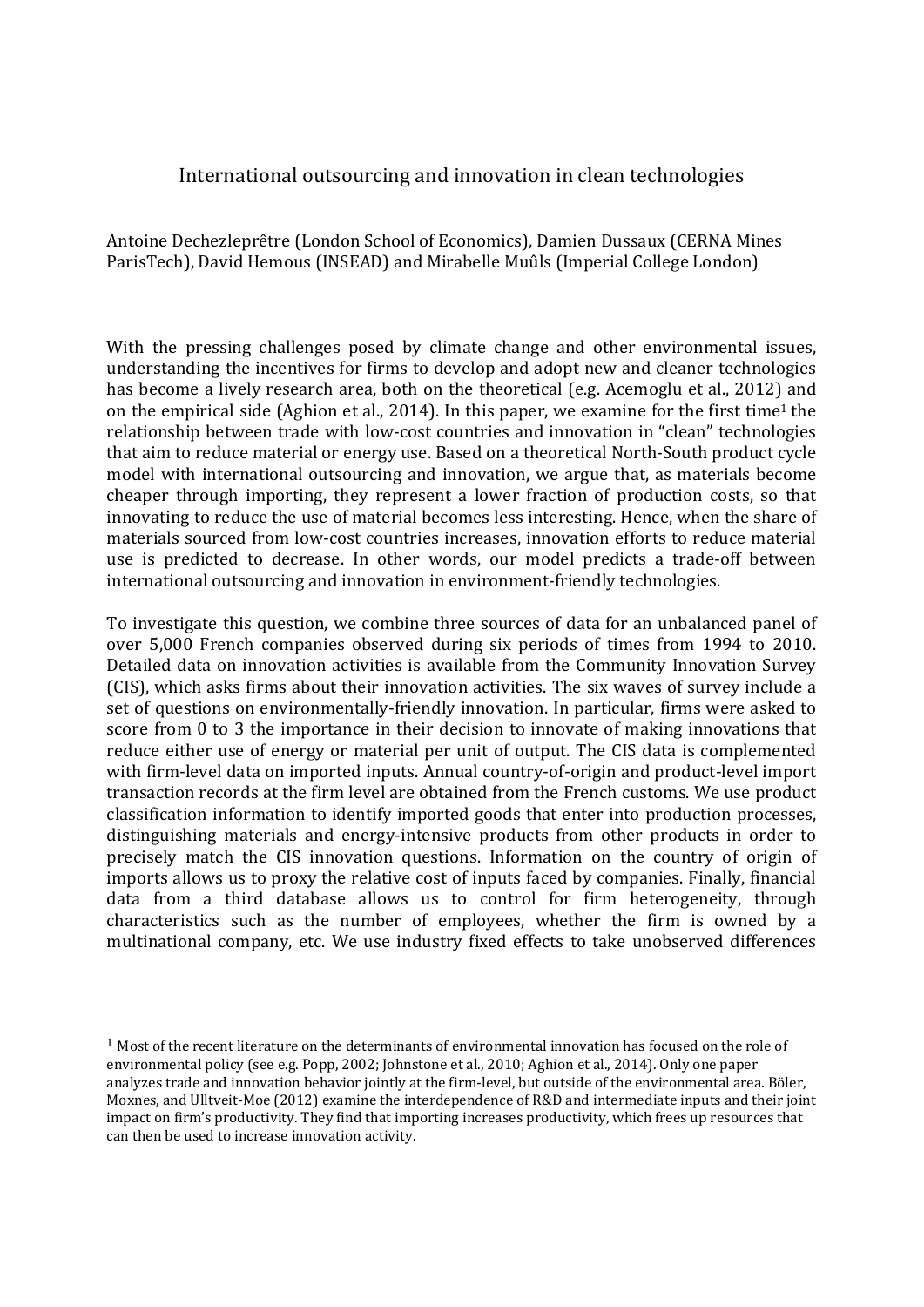between industries into account.<sup>2</sup> We also include time period fixed effects to control for any period specific shocks that impact every firm.

Our empirical analysis offers strong support for our theoretical predictions. We find robust evidence that a higher proportion of materials and energy imported from low-cost countries is negatively associated with firms' propensity to introduce a new technology that reduces material or energy use. This finding is stable across the set of countries that we define as 'low-cost': our baseline results follow the definition in Bernard et al. (2006) and use countries with a GDP per capita which is lower than 5% of that of the US, but our results are robust to considering instead all non-OECD countries, BRICS countries or only China and India. Similarly, our results are robust to a number of placebo and falsification tests. For example, we find that the share of materials imported from EU countries does not have a statistically significant effect on the propensity to introduce an environmental innovation.

To explore the direction of the observed correlation between innovation in 'clean' technologies and low-cost imports, we adopt an instrumental variable approach. We instrument our main explanatory variable (the share of materials imported by firm *i* from low-cost countries) with the share of materials imported from low-cost countries by the US and the European Union weighted by the distribution of products imported by firm *i*. This instrument has the required properties: first, imports by the US and other European countries depend partly on prices of inputs in low-cost countries and are thus strongly correlated with imports by French companies; second, it is unlikely that imports by thirdparty countries directly influence innovation by French companies. Our instrumental variable estimations confirm our main results. The coefficients are still negative and highly statistically significant, and the point estimates increase in absolute terms, suggesting the presence of some reverse causality. We conclude from the IV estimation strategy that a higher proportion of materials and energy imported from low-cost countries has a negative impact on firms' propensity to introduce a new technology that reduces material or energy use. 

The magnitude of the effects uncovered in this paper is large: at the sample mean, an increase in the share of materials imported from low-cost countries by one standard deviation (a move from  $3\%$  to  $15\%$ ) is predicted to decrease firms' propensity to introduce a material or energy saving innovation by 14 percentage points. The same increase reduces the probability of material or energy saving innovations being highly important by 5 percentage points and increases the probability of these innovations being unimportant by 7 percentage points. To put these figures into perspective, on should consider that the share in US imports of intermediate goods coming from China and India alone has increased from 2.0% in 1990 to 9.5% in 2010. Thus, our results suggest that, ceteris paribus, trade with low-cost countries might have significantly reduced environmental innovation during the past 20 years.

 

<sup>&</sup>lt;sup>2</sup> We favor industry fixed effect over firm fixed effects as it has no impact on the size of the coefficient. This suggests that our control variables successfully control for firm heterogeneity.